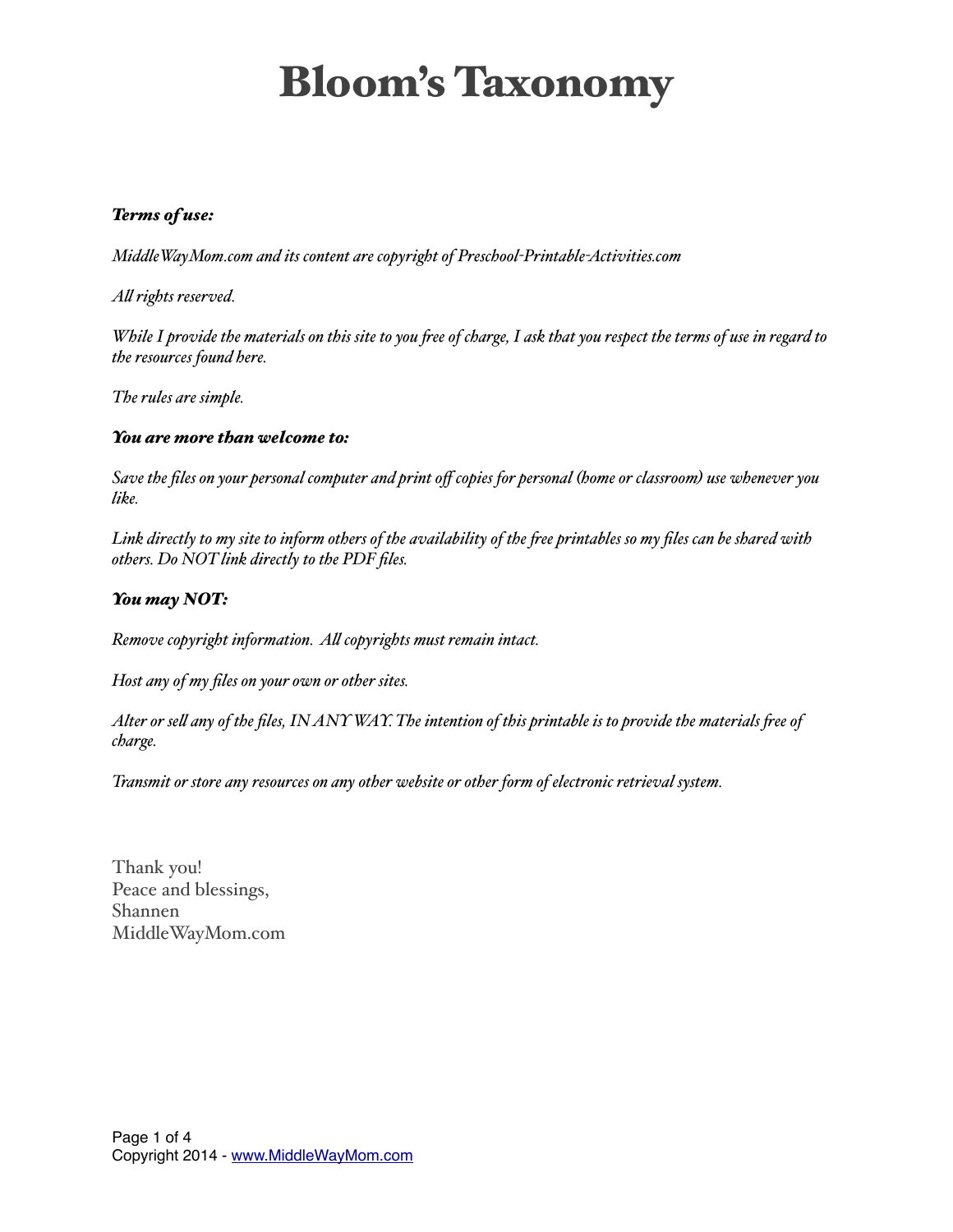

### Bloom's Taxonomy Diagram:

*Bloom's Taxonomy is a pyramid of the levels of comprehension, with simple knowledgebased recal questions at the base and ful comprehension at the top. While one is learning new information, the goal is to build fom the bottom level of remembering, to being able to create with the new information retained. Building up through this foundation, many curriculum and/or teachers ask increasingly chalenging questions to test comprehension of a given material.*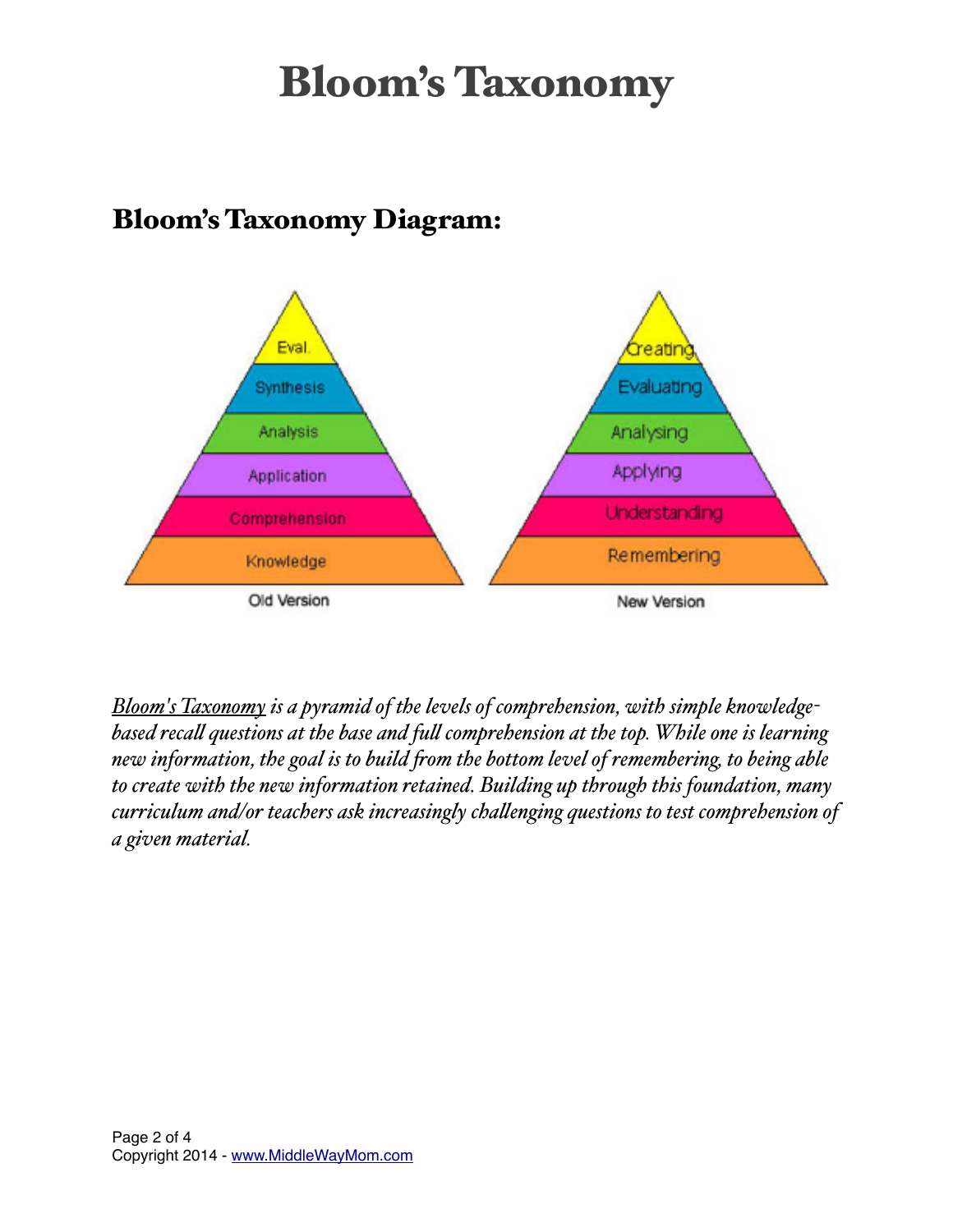### Bloom's Taxonomy Levels Explained:

| <b>Level</b>  | <b>Definition</b>                                                                                                                 | <b>Key Verbs</b>                   |
|---------------|-----------------------------------------------------------------------------------------------------------------------------------|------------------------------------|
| Remembering   | Retrieving, recognizing,<br>and recalling relevant<br>information from long-term<br>memory.                                       | List, describe, tabulate           |
| Understanding | Explain ideas or concepts<br>using various sources as<br>necessary (verbal, written,<br>visual, etc.)                             | Summarize, interpret,<br>predict   |
| Applying      | Carrying out or using the<br>information presented, and<br>capable of doing so in a<br>new way.                                   | Classify, experiment,<br>calculate |
| Analyzing     | Breaking material into<br>parts, determining how the<br>parts relate to one another<br>and to an overall structure<br>or purpose. | Order, explain, differentiate      |
| Evaluating    | Making judgments and<br>decisions based on criteria<br>and standards through<br>checking and critiquing.                          | Rank, assess, conclude             |
| Creating      | Putting elements together<br>to create a new product or<br>point of view.                                                         | Combine, plan, compose             |